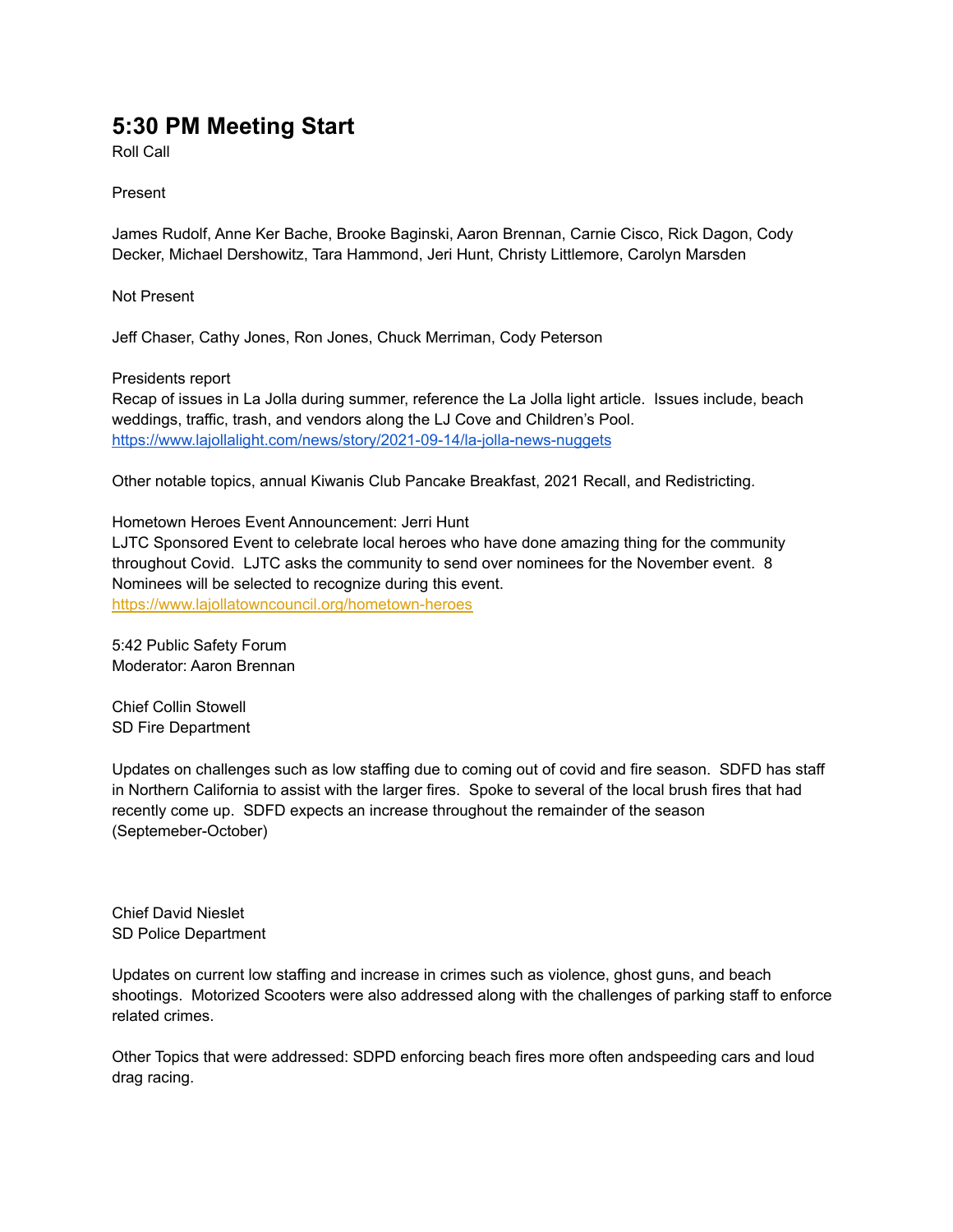Chief James Gartland SD Lifeguard Department

Added that the increase in police staffing on beaches had helped the Lifeguard Department to better focus on watching swimmers in the water. They have had over 1,000 rescues in La Jolla alone over the last year and did not experience a slow season throughout the winter. Announced the junior lifeguard program and how it helps with the department's staffing and recruiting.

Topics that were addressed: Beach weddings, notable lifeguard rescues, and working with Border Patrol to monitor small boats.

Meeting Adjourned: 6:54pm

## **5:30 PM Meeting Start**

Roll Call Present Not Present

Presidents report

Recap of issues in La Jolla during summer, reference the La Jolla light article. Issues include, beach weddings, traffic, trash, and vendors along the LJ Cove and Children's Pool. <https://www.lajollalight.com/news/story/2021-09-14/la-jolla-news-nuggets>

Other notable topics, annual Kiwanis Club Pancake Breakfast, 2021 Recall, and Redistricting.

Hometown Heroes Event Announcement: Jerri Hunt

LJTC Sponsored Event to celebrate local heroes who have done amazing thing for the community throughout Covid. LJTC asks the community to send over nominees for the November event. 8 Nominees will be selected to recognize during this event. <https://www.lajollatowncouncil.org/hometown-heroes>

5:42 Public Safety Forum Moderator: Aaron Brennan

Chief Collin Stowell SD Fire Department

Updates on challenges such as low staffing due to coming out of covid and fire season. SDFD has staff in Northern California to assist with the larger fires. Spoke to several of the local brush fires that had recently come up. SDFD expects an increase throughout the remainder of the season (Septemeber-October)

Chief David Nieslet